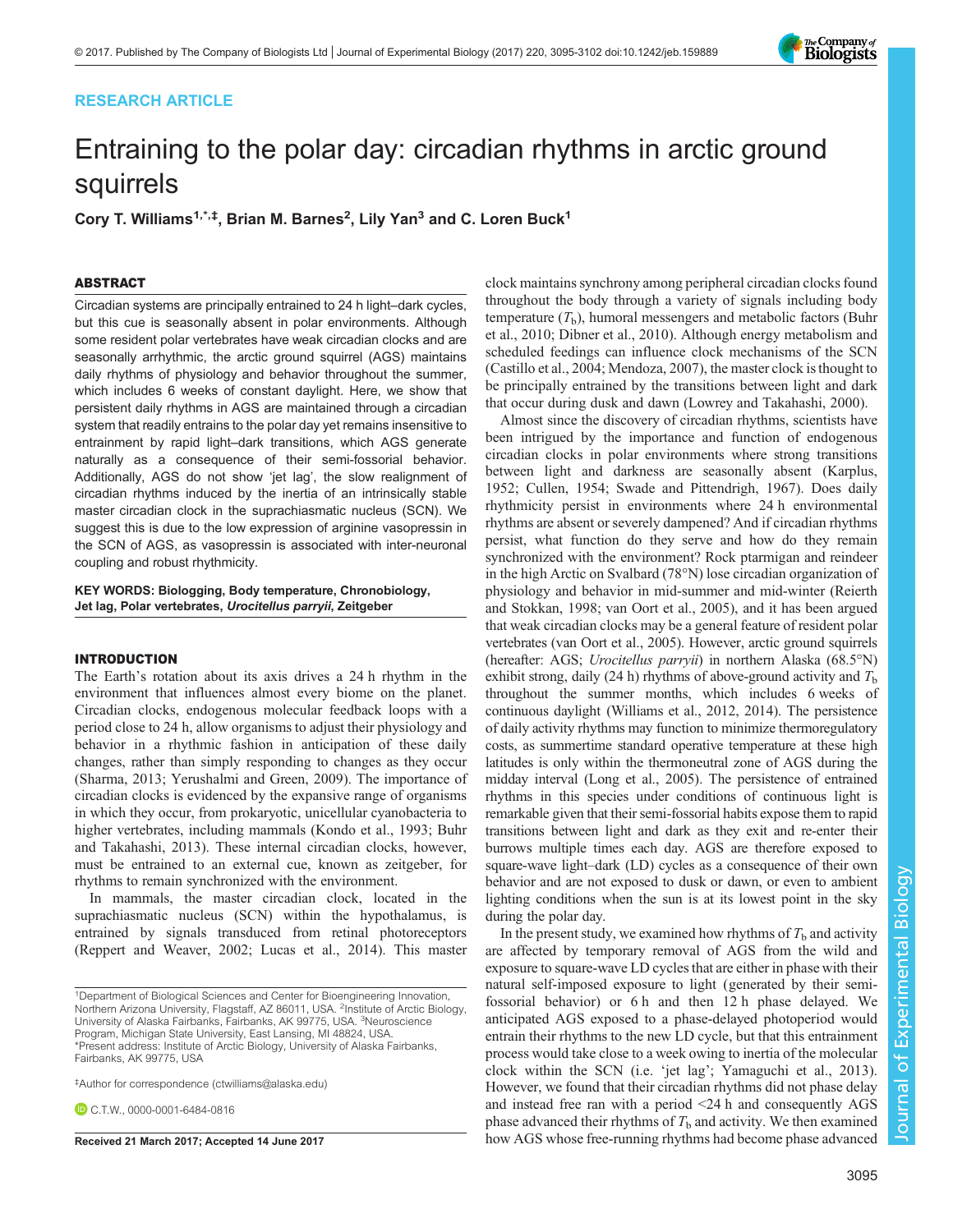| <b>List of abbreviations</b> |                                   |
|------------------------------|-----------------------------------|
| <b>AGS</b>                   | arctic ground squirrel            |
| <b>AVP</b>                   | arginine vasopressin              |
| $\overline{D}$               | light-dark                        |
| <b>ODBA</b>                  | overall dynamic body acceleration |
| <b>PVN</b>                   | paraventricular nucleus           |
| <b>SCN</b>                   | suprachiasmatic nucleus           |
| $\tau_{\textrm{\tiny h}}$    | body temperature                  |
|                              |                                   |

by an average of 10 h responded to release back into their natural environment under conditions of continuous daylight. We monitored core  $T<sub>b</sub>$  using implanted temperature loggers and measured time spent above ground and activity levels using collar-mounted light and acceleration loggers. Although the spectral composition and intensity of light exhibit 24 h rhythmic fluctuations at this latitude ([Ashley et al., 2013\)](#page-6-0), we predicted animals would re-entrain slowly without access to a robust LD cycle. Surprisingly, we found that rhythms of physiology and behavior rapidly (1–2 days) re-entrained to the polar day with little evidence of jet lag, the symptoms that typically arise when the internal circadian clock is temporally misaligned with solar time. Given previous findings that disruption of arginine vasopressin signaling in the circadian master clock leads to accelerated recovery from jet lag [\(Yamaguchi et al., 2013\)](#page-7-0), we subsequently examined patterns of expression of vasopressin in AGS and found that vasopressin mRNA (Avp) and peptide (AVP) expression in the SCN is very low throughout the day/night cycle in this species, perhaps contributing to its ability to rapidly re-entrain to subtle environmental cues.

# MATERIALS AND METHODS Study site and phase-shift experiment

We studied free-living AGS (Urocitellus parryii Richardson 1825) near the Atigun River (68°27′N, 149°21′W; elevation 812 m), 20 km south of Toolik Field Station in Northern Alaska. Protocols involving animals were approved by the University of Alaska Fairbanks Institutional Animal Care and Use Committee (IACUC no. 340270- 41). Between 13 and 16 May 2015, we live-trapped 14 adult  $(\geq 1$  year old) male AGS using Tomahawk live-traps baited with carrot. Squirrels were subsequently transported to Toolik Field Station, where they were implanted with  $T<sub>b</sub>$  loggers/transmitters and subjected to LD cycles that were either in phase or phase delayed relative to selfimposed light exposure of free-living ground squirrels [\(Williams](#page-7-0) [et al., 2014\)](#page-7-0). Within 12 h of capture, we surgically implanted loggers (∼5 g; iButton model DS1922L, Maxim Integrated Products, Sunnydale, CA, USA), programmed to record temperature every 10 min, into the peritoneal cavity. Additionally, eight animals (four phase-shift treatment and four controls) were implanted with temperature-sensitive radio transmitters (∼7 g; model TA10TA-F40-LF, Data Sciences International, St Paul, MN, USA), which allowed real-time monitoring of  $T<sub>b</sub>$  and activity to determine whether and by how much the  $T<sub>b</sub>$  and activity rhythms had shifted prior to release back into the field.

Animals were housed in  $43 \text{ cm} \times 27 \text{ cm} \times 19 \text{ cm}$  plastic tubs (Nalgene, Rochester, NY, USA) lined with pine shavings on the floor and cotton batting (Perfect Fit, McDonald, Tukwila, WA, USA) provided as nesting material. Wet shavings were removed and replaced with fresh dry shavings daily; every 4 days, animals were transferred into a clean tub. Each day, we provided animals with 8–10 pellets of Mazuri® rodent chow (PMI Nutrition International, LLC, St Louis, MO, USA), along with slices of carrot and apple, and Napa Nectar™ gel packs (Systems Engineering Lab Group Inc., Napa, CA, USA) for hydration. Animal care was performed and food was provided within the first 2 h of lights on.

The morning after surgeries, animals were transferred into environmental chambers (rodent incubation chambers, Powers Scientific, Pipersville, PA, USA) and held under a 13 h:11 h LD cycle at constant temperature (15°C) for 28–31 days. Each chamber was equipped with two F32T8 bulbs (3500K, 2800 lumens, Phillips Lighting, Amsterdam, The Netherlands). Lights were on from 08:00 h to 21:00 h for the control animals  $(n=7)$ , whereas lights-on for the experimental animals  $(n=7)$  was first delayed by 6 h (14:00 h to 03:00 h) from 14 to 26 May, and then by 12 h (20:00 h to 09:00 h) until the release date (13 or 14 June). The timing and duration of the lights-on period for control animals was designed to mimic the daily above-ground interval when these animals expose themselves to sunlight in the wild (see [Williams et al., 2014](#page-7-0)). We continually monitored the  $T<sub>b</sub>$  rhythms of the subset of control and experimental squirrels implanted with transmitters and released animals after 28–31 days, when the acrophase (peak in the cycle) of the circadian  $T<sub>b</sub>$  rhythm for experimental squirrels was, on average, 9.8 h earlier than that of control squirrels (see Results).

# Animal release and recapture

On the day of their release, squirrels were removed from their chambers immediately after lights on, briefly anesthetized (∼3 min) using isoflurane, and outfitted with a tri-axial accelerometer (Axy-3, TechnoSmart Europe SRL, Rome, Italy), light logger (Intigeo-C56, Migrate Technology Ltd, Cambridge, UK) and radio transmitter (Advanced Telemetry Systems, Isanti, MN, USA) affixed to a collar (total package mass  $\leq$ 9 g). Accelerometers measured acceleration  $(g)$ once per second along three orthogonal axes  $(x, y \text{ and } z)$ . Light loggers sampled light (lux) once every minute and then saved the highest reading for each 5 min interval. Animals were then released at the site where they were originally captured. Control animals were released in the morning, between 09:15 h and 09:40 h, while experimental animals were released in the evening, between 21:10 h and 21:25 h. The timing of release was chosen such that animals were first exposed to natural light at the start of their subjective day, based on their chamber lighting regime. In addition to control animals that were subjected to the same captive environment and artificial lighting as the treatment group, we also used light loggers to measure patterns of above- and below-ground activity in four AGS that were never held in captivity; hereafter, we refer to this as the 'free-living' group.

We began recapturing animals 19 days after they were released. Animals were tracked to their burrows using hand-held radiotransmitter receivers and recaptured using carrot-baited Tomahawk traps. We subsequently transported animals to Toolik Field Station, anesthetized them using isoflurane, explanted the devices using the same surgical procedures, and removed the collar and downloaded the loggers. Animals were returned to their capture sites for release the following day. We successfully recaptured and recovered all loggers from all seven animals in the phase-shift group and from five of the seven animals in the control group. One of the control squirrels was predated by a raptor 20 days following release; we tracked the radio-transmitter to a mountain perch several kilometers away where we found the remains of several ground squirrels and ptarmigan, as well as a broken collar with a light logger and radio transmitter still attached; the accelerometer and  $T<sub>b</sub>$  logger were not recovered. We did not detect a radio-signal from the final control animal and it was never recaptured.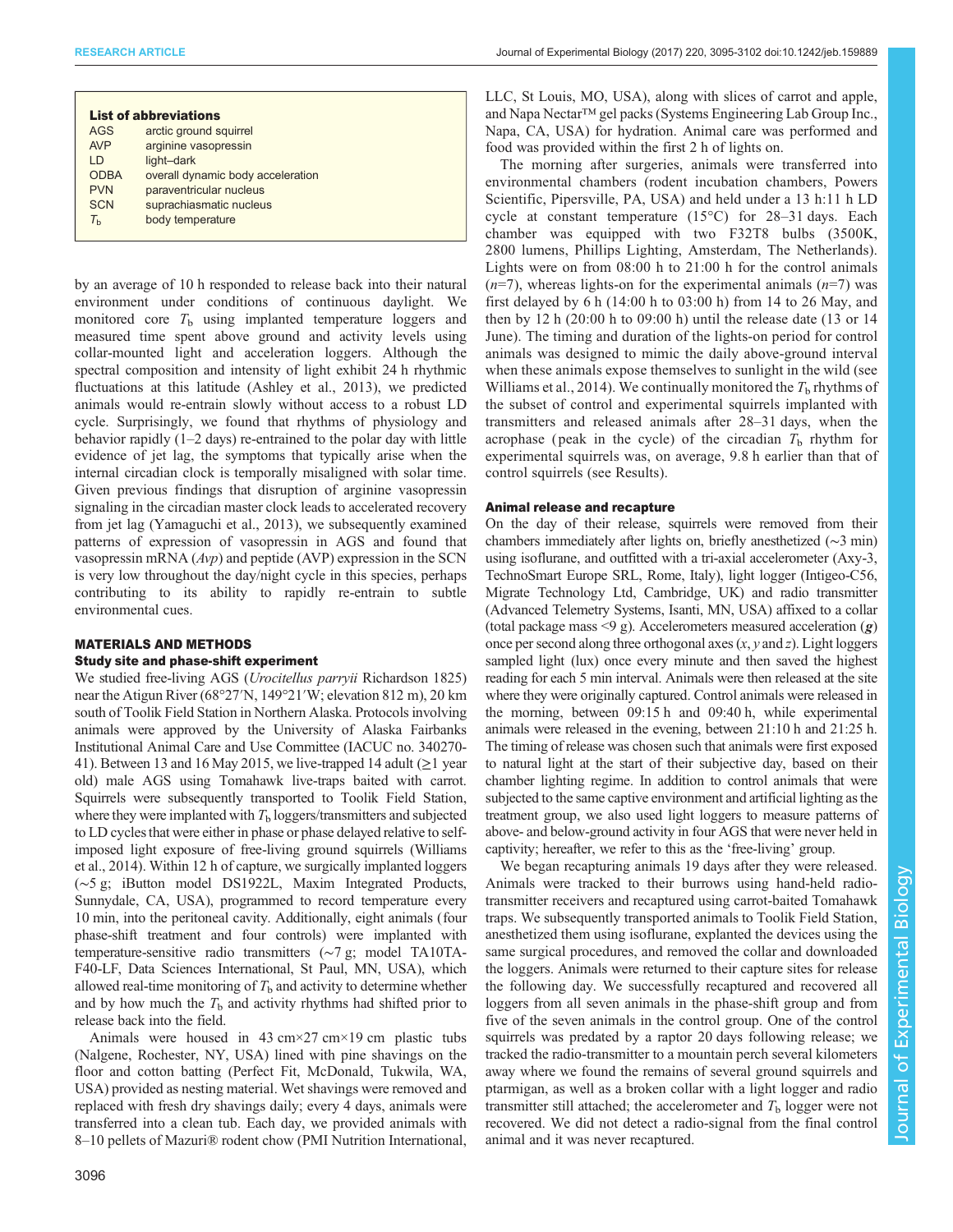## Light and acceleration data

Light logger data were used to assess whether animals were above ground (exposed to light  $>5$  lx) or below ground ( $\leq 5$  lx; a base of zero is not used because of slight drift in the baseline) according to the methods described in [Williams et al. \(2014\)](#page-7-0). Acceleration data were used to calculate overall dynamic body acceleration (ODBA), a measure of movement that correlates with metabolic rate and is therefore considered a useful index of activity-based energy expenditure ([Wilson et al., 2006; Halsey et al., 2009a\)](#page-7-0). For each axis, the static effect of gravity on acceleration was removed from the acceleration data by subtracting the 11 s running mean. We then calculated ODBA using the method of [Wilson et al. \(2006\),](#page-7-0) which sums the absolute values of the calculated dynamic acceleration for each axis. Although ODBA is typically calculated using measurements of acceleration at a frequency of 10 Hz or higher, sampling frequencies as low as 1 Hz, as in our study, provide reasonable estimates, even in small animals [\(Halsey et al., 2009b](#page-7-0)).

## Immunohistochemistry and in situ hybridization

The expression of arginine vasopressin (AVP) mRNA and peptide was examined in captive AGS, and patterns of staining were compared with those of another diurnal rodent species, the Nile grass rat (Arvicanthis niloticus). For both species, animals  $(n=4-5)$ per species) were housed under 12 h:12 h LD cycles and killed with sodium pentobarbital (200 mg kg−<sup>1</sup> ) at midday and midnight, when the expression of  $Avp$  mRNA is expected at peak and trough, respectively, in the SCN ([Jin et al., 1999\)](#page-7-0). The animals were then perfused intracardially using 100 ml saline followed by 200 ml 4% paraformaldehyde in 0.1 mol l<sup>-1</sup> phosphate buffer. Brains were post-fixed for 12–18 h and cryoprotected in a 20% sucrose solution. We then collected 40 μm coronal sections through the entire SCN and paraventricular nucleus (PVN) from each brain using a cryostat. Two separate sets were collected from each animal that were processed for detecting the expression of mRNA or peptide.

## Immunohistochemistry

Free-floating sections were incubated in the primary antibody raised in guinea pig against AVP (1:10,000, Peninsula Laboratories, San Carlos, CA, USA) and processed with avidinbiotin-peroxidase technique using 3,3-diaminobenzidine (DAB) as the chromogen, as in [Yan \(2011\)](#page-7-0). Following the reaction, the sections were mounted on slides, rinsed with ethanol and xylene, and coverslipped with Permount (Fisher Scientific, Fair Lawn, NJ, USA).

## In situ hybridization

In situ hybridization of Avp mRNA was performed as described previously ([Yan et al., 1999](#page-7-0); [Ramanathan et al., 2009\)](#page-7-0). Briefly, sections were processed with proteinase K at 37°C followed by 0.25% acetic anhydride at room temperature for 10 min. The sections were then incubated in hybridization buffer containing digoxigenin-labeled *Avp* cRNA probes  $(0.1 \mu g 1 \text{ ml}^{-1})$  overnight at 60°C A fter a high-stringency nost-hybridization wash sections 60°C. After a high-stringency post-hybridization wash, sections were treated with RNase A, and then were further processed for immunodetection with a nucleic acid detection kit following the manufacturer's instructions (Roche Diagnostics, Indianapolis, IN, USA).

Images of sections containing mid-SCN and PVN from the same animal were captured  $(10\times)$  using a light microscope (Nikon) and a CCD video camera (CX9000, MBF Bioscience, Williston, VT, USA). The rich expression of both AVP mRNA and peptide in the PVN serves as an internal positive control for the SCN.

## Statistical analysis

Actograms were constructed and Lomb–Scargle periodogram analysis was performed using Clocklab software (Actimetrics, Evanston, IL, USA). We display normalized actograms, in which each line of the actogram is scaled individually between the minimum and maximum value. For each animal, the daily acrophase for  $T<sub>b</sub>$ rhythms (i.e. the time period in a cycle during which the cycle peaks) was calculated using Clocklab software. A *t*-test for unequal variances was used to compare  $T<sub>b</sub>$  acrophase of treatment and control groups prior to release. We compared  $T<sub>b</sub>$  acrophase as well as the daily onset and termination of above-ground activity in animals in the control versus treatment groups during the first 7 days following release using repeated measures mixed models in SAS (Proc Mixed; v. 9.4, SAS Institute, Cary, NC, USA). The covariance structure for mixed models (unstructured for  $T<sub>b</sub>$  acrophase and activity onset; simple for activity offset) was selected using Akaike's information criterion for small sample sizes (AICc; [Littell et al., 2006](#page-7-0)). Simple effects tests (LSMEANS/SLICE) were used to examine significant two-way interactions (i.e. treatment×day).

# RESULTS

# $T<sub>b</sub>$  rhythms

Of the five control animals for which we obtained  $T<sub>b</sub>$  data, four maintained entrained daily rhythms of body temperature during their 28–31 days in the environmental chamber [\(Fig. 1A](#page-3-0); [Fig. S1a](http://jeb.biologists.org/lookup/doi/10.1242/jeb.159889.supplemental)–c). The fifth control animal ([Fig. S1d\)](http://jeb.biologists.org/lookup/doi/10.1242/jeb.159889.supplemental) exhibited a free-running  $T<sub>b</sub>$  rhythm with a period of 23.8 h; we do not include this squirrel in the comparisons between control and treatment group animals reported below. All seven treatment group animals failed to shift their  $T<sub>b</sub>$ rhythms to match the phase-delayed LD cycle provided in the chambers. Instead,  $T<sub>b</sub>$  rhythms free ran for six of the seven animals, with a period  $\leq$  24 h (range: 23.6–23.8 h; [Fig. 1](#page-3-0)B; [Fig. S1e](http://jeb.biologists.org/lookup/doi/10.1242/jeb.159889.supplemental)–i), similar to what was observed in the free-running control. The seventh experimental animal had disrupted  $T<sub>b</sub>$  rhythms without a clear phase shift (period: 23.9 h); this animal was not included in the comparisons between groups reported below. Examination of the actograms revealed splitting of the  $T<sub>b</sub>$  components for phase-shifted squirrels; a second daily interval of  $T<sub>b</sub>$  warming occurred shortly after lights on following feeding and cage cleaning each day [\(Fig. S1](http://jeb.biologists.org/lookup/doi/10.1242/jeb.159889.supplemental)).

On the day prior to release, the acrophase of  $T<sub>b</sub>$  rhythms for phase-shifted squirrels was  $9.8 \pm 1.4$  h (mean $\pm$ s.d.) earlier than that of control squirrels  $(T_{3.6}=8.9, P=0.001)$ . Following their release back into the wild, the acrophase for  $T<sub>b</sub>$  rhythms of control squirrels did not change whereas the  $T<sub>b</sub>$  rhythms of experimental squirrels rapidly (1–2 days) became re-entrained with geophysical time to match those of control squirrels ([Fig. 1;](#page-3-0) [Fig. S1](http://jeb.biologists.org/lookup/doi/10.1242/jeb.159889.supplemental)). The acrophase of  $T<sub>b</sub>$  rhythms during the 7 days following release was significantly affected by treatment  $(F_{1,8}=22.0, P=0.001)$ , day  $(F_{7,8}=1057.0,$ P<0.0001), and the interaction between treatment and day  $(F_{7,8}=1128.0, P<0.0001)$ . Simple effects tests indicated  $T_{\rm b}$ acrophase differed between groups on the day animals were released  $(F_{1,8}=279.2, P<0.0001)$ ; this difference was no longer significant on the day following their release ( $F_{1,8}$ =4.4, P=0.07) and there was no significant difference on the second day following release into the field  $(F_{1,8}=0.4, P=0.55;$  [Fig. 2](#page-3-0)).

# Activity rhythms

The implanted radio transmitters indicated daily activity rhythms during captivity aligned closely with  $T<sub>b</sub>$  rhythms ([Fig. S2\)](http://jeb.biologists.org/lookup/doi/10.1242/jeb.159889.supplemental). The mean period of the activity rhythms for phase-shifted AGS was 23.7 h (range: 23.6–23.7 h) compared with 24.0 h for control AGS (range: 23.9–24.1 h; excluding the one control squirrel that free ran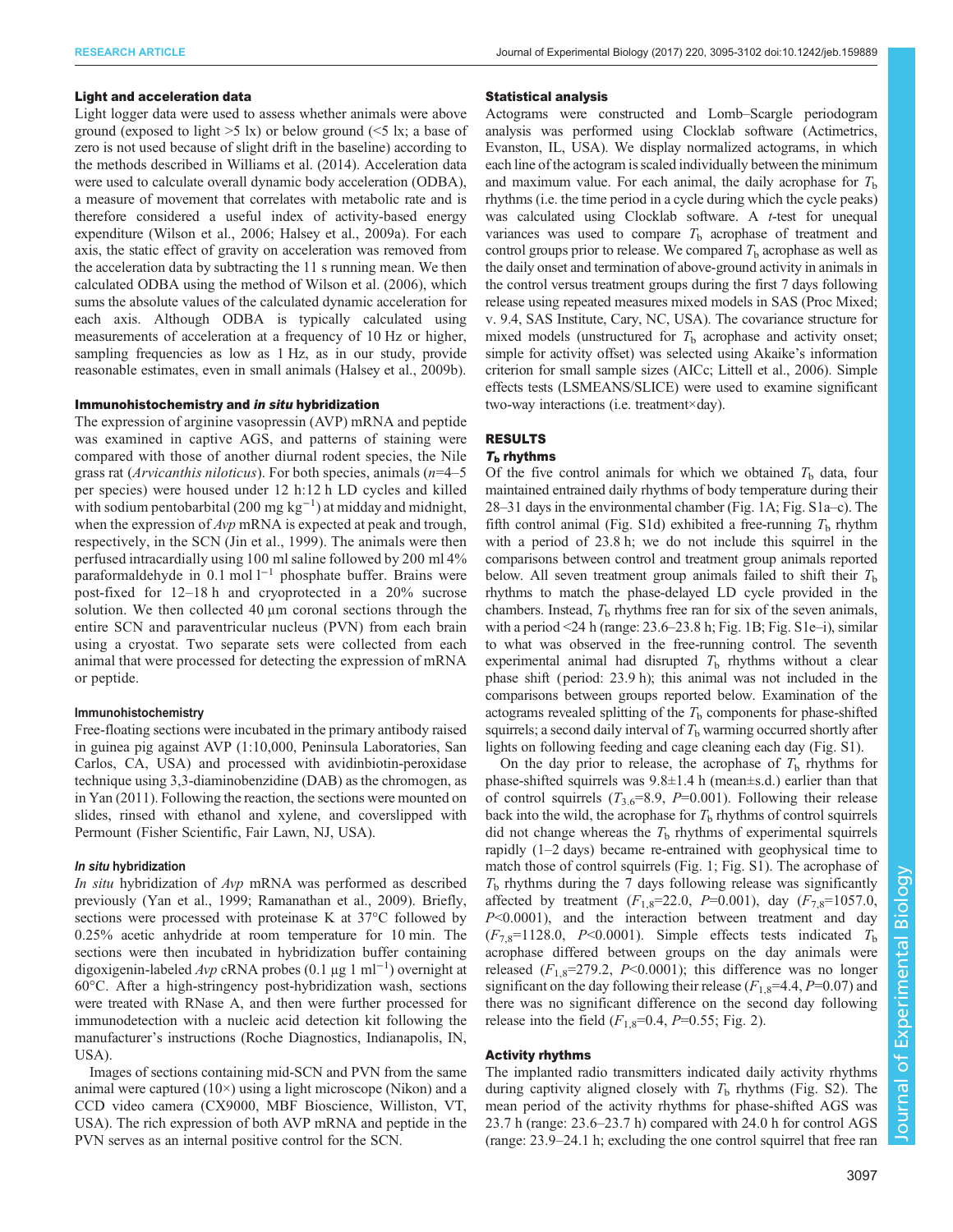<span id="page-3-0"></span>

Fig. 1. Body temperature  $(T_b)$  rhythms of arctic ground squirrels (AGS). Double-plotted actograms of  $T<sub>b</sub>$  from (A) a representative control animal and (B) a representative experimental (phase-shifted) animal. Each line represents 2 consecutive days of data. Black bars indicate intervals when  $T<sub>b</sub>$  was above the 24 h mean. The control animal was maintained in captivity on a 13 h:11 h light–dark (LD) cycle with lights off (blue shading) between 21:00 h and 08:00 h from 14 May to 14 June. The experimental animal was maintained on a 13 h:11 h LD cycle with lights off (blue shading) between 03:00 h and 14:00 h from 14 to 26 May (a 6 h delay) and between 09:00 h and 20:00 h from 27 May to 14 June (a 12 h delay). Data below the red line depict patterns following release on 14 June until 3 July, when recaptures began. Following their release, all animals rapidly re-entrained with the natural day despite continuous daylight. Data for additional animals are shown in [Fig. S1](http://jeb.biologists.org/lookup/doi/10.1242/jeb.159889.supplemental).

and had a period of 23.8 h). The phase-shifted squirrels (treatment group) rapidly realigned the timing of their above-ground activities after release, as indicated by light loggers, to match that of control squirrels and free-living squirrels that were never brought into captivity ([Fig. 3;](#page-4-0) [Fig. S3](http://jeb.biologists.org/lookup/doi/10.1242/jeb.159889.supplemental)). The onset of above-ground activity during the 7 days immediately following release was significantly affected by treatment  $(F_{1,9}=26.2, P=0.0006)$ , day  $(F_{6,9}=21.3,$ P<0.0001), and the interaction between treatment and day  $(F<sub>6.9</sub>=25.24, P<0.0001)$ . Simple effects tests indicated the onset of above-ground activity differed between control and treatment groups on the first  $(F_{1,9}=78.0, P<0.0001)$  and second day  $(F_{1,9}=11.0, P=0.009)$  following their release; the difference in activity onset was no longer significant on the third day  $(F_{1,9}=4.6,$  $P=0.06$ ) and was clearly not different by the fourth day following release  $(F_{1,9}=1.3, P=0.29;$  [Fig. 4A](#page-5-0)). The one control animal that phase shifted despite exposure to a LD cycle synchronized to its initial  $T<sub>b</sub>$  rhythm ([Fig. S1d\)](http://jeb.biologists.org/lookup/doi/10.1242/jeb.159889.supplemental) exhibited a similar pattern to phaseshifted animals except that this individual had a later onset of aboveground activity on the day following its release from captivity.

In contrast to activity onset, the offset of above-ground activity changed over time to approach what was observed in free-living



Fig. 2. Mean (±s.d.) acrophase of  $T_b$  rhythms during the 7 days preceding (negative numbers) and following (positive numbers) release from captivity. Control animals were maintained on a LD cycle with light occurring coincident with when they are typically above ground. Phase-shifted animals were subjected to two successively delayed LD cycles such that the LD cycle was 12 h out of phase for 17 days prior to release. Following release, phaseshifted squirrels quickly realigned their  $T<sub>b</sub>$  rhythms with geophysical time and control animals. The day following release (day 1), the difference in  $T<sub>b</sub>$ acrophase approached significance  $(P=0.07)$  but by day 2, no difference was detected (P=0.55).

animals but did not differ between control and phase-shifted animals (day:  $F_{6,54}$ =7.1, P<0.0001; group:  $F_{1,9}$ =1.1, P=0.31; day×group:  $F_{6,54}$ =0.13, P=0.99; [Fig. 4](#page-5-0)B). Similar to what was observed for time spent above ground based on light logger data, accelerometers revealed that squirrels in the treatment group were active throughout much of their first night but, by day 2, had shifted over to a 24 h ODBA rhythm that was synchronized with control squirrels ([Fig. 3](#page-4-0); [Fig. S3](http://jeb.biologists.org/lookup/doi/10.1242/jeb.159889.supplemental)).

#### In situ hybridization and immunohistochemistry

The expression of AVP peptide was extremely low in the SCN, with only lightly labeled fibers in the dorsal region of the nucleus, while the expression of Avp mRNA was barely detectable within the SCN collected during either the day or night ([Fig. 5](#page-5-0), left panel). In contrast, strong expression of AVP peptide and Avp mRNA was detected in the PVN ([Fig. 5,](#page-5-0) middle panel) as well as supraoptic nucleus (data not shown). The strong signals of both peptide and mRNA in the PVN from the same animals or brain sections, as a positive control for the methods of immunohistochemistry or in situ hybridization, indicate the lack of AVP expression in the SCN was not due to any potential technical issue, but rather reflected diminished levels of endogenous expression within the SCN in AGS brains. In diurnal grass rats, strong Avp and AVP expression was detected in the SCN [\(Fig. 5,](#page-5-0) right panel).

## **DISCUSSION**

We found that  $T<sub>b</sub>$  and activity rhythms of AGS did not entrain to successive phase-delayed square-wave LD cycles with a 24 h period, yet these rhythms very rapidly re-entrained in a diurnal pattern to the dampened physical oscillations of the arctic environment under natural conditions of continuous daylight. The observed free-running  $T<sub>b</sub>$  rhythms of captive animals were initially in phase with the timing of activity in free-living AGS, indicating that daily behavioral and physiological rhythms in AGS are controlled by an endogenous circadian clock that is synchronized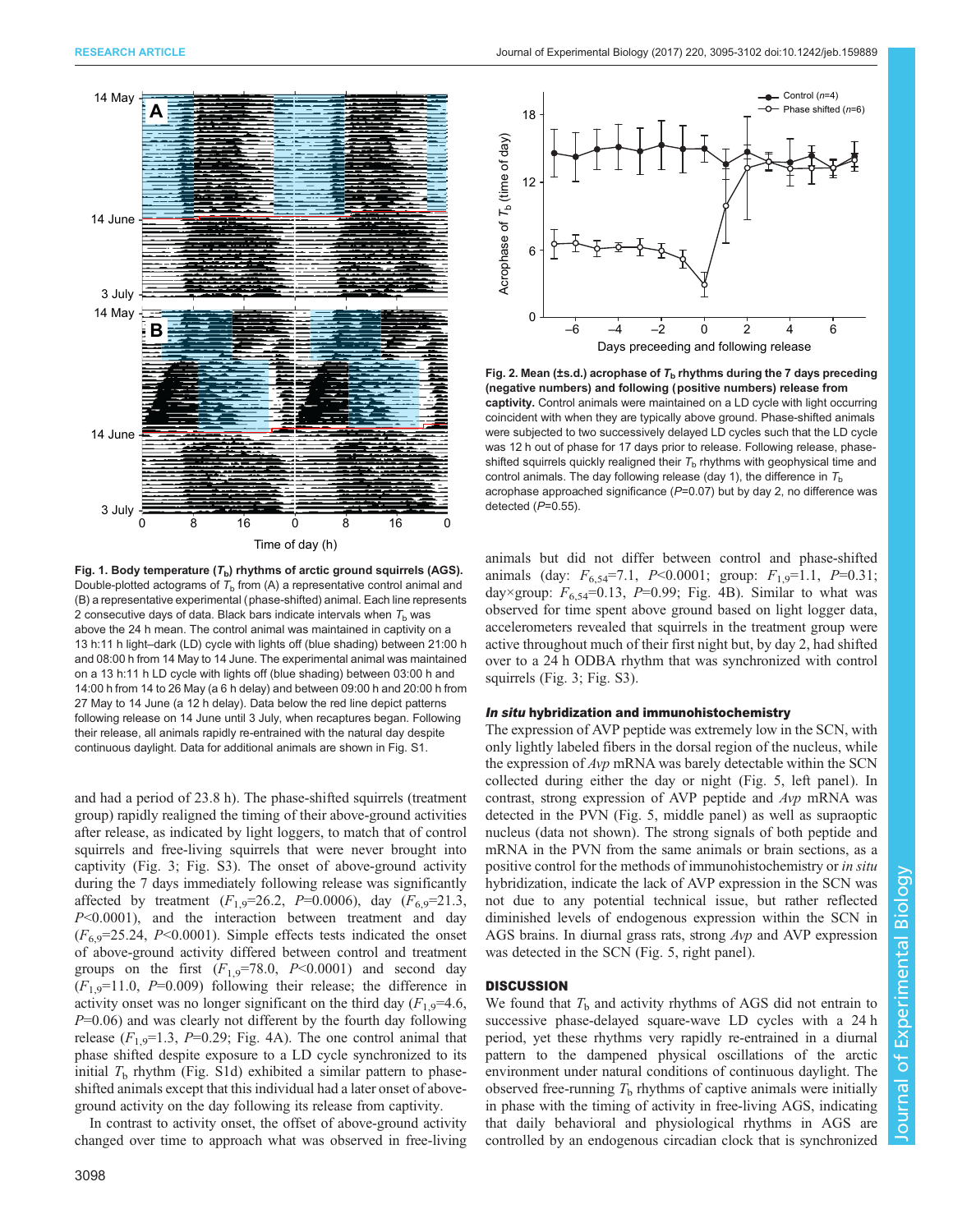

<span id="page-4-0"></span>

Fig. 3. Activity rhythms of AGS. Double-plotted actograms of time above ground (black bars) from (A) a free-living animal that was not brought into captivity, (B) a control animal that was maintained on a LD cycle where lights on matched the portion of the day when free-living animals are typically above ground, and (D) an animal that was phase advanced by 9.8 h as a result of a free-running circadian rhythm after 30 days in captivity. Double-plotted actograms of movement (overall dynamic body acceleration, ODBA) for the same (C) control animal and (E) phase-advanced animal are also shown. All data shown are following release from captivity. The y-axis shows days from release on 14 June until 3 July, when recaptures began. Phase-shifted animals rapidly developed 24 h aboveground activity rhythms that matched those of controls and free-living animals (see [Figs S3 and S4](http://jeb.biologists.org/lookup/doi/10.1242/jeb.159889.supplemental) for all other animals).

with the polar day. The master clock can apparently be entrained by subtle parametric changes in the intensity or spectral composition of light across the polar day, or to other cues, yet appears to be relatively insensitive to abrupt transitions between light phases and dark phases. Despite the lack of dusk or dawn during the polar day, shifts in behavioral and physiological rhythms of AGS exhibited exceptionally little jet lag, the delay in realignment that results from inertia of the circadian master clock. We speculate that rapid reentrainment may be a function of reduced neuronal coupling within the SCN associated with the low expression of vasopressin.

The responses of polar animals to the extended intervals where the sun remains above or below the horizon are diverse; some polar species appear to lose their circadian organization of physiology and behavior, whereas, in others, rhythms persist and are either synchronized with the environment or are free running with a period that deviates slightly from 24 h (reviewed in [Williams et al.,](#page-7-0) [2015](#page-7-0)). In invertebrates, it has long been postulated that persistent daily rhythms of behavior may indicate a circadian clock that is entrained to diel changes in temperature or UV light [\(Nordtug and](#page-7-0) [Melø, 1988](#page-7-0)). In bumblebees, daily rhythms of behavior persist in the Arctic [\(Stelzer and Chittka, 2010](#page-7-0)), and captive experiments suggest they are capable of entraining to cycles in UV radiation [\(Chittka et al., 2013\)](#page-6-0). However, Antarctic midges do not exhibit rhythmic oscillations of clock genes despite the persistence of daily behavioral rhythms under the midnight sun [\(Kobelkova et al.,](#page-7-0) [2015](#page-7-0)). This highlights the difficulty in interpreting data from observational studies; the presence of daily rhythms does not necessarily indicate that circadian systems are functional and entrained to the natural environment as animals may be responding directly to external cues, a phenomenon known as 'masking'. For example, the masking influence of light results in daily activity cycles in Mexican blind cavefish (Astyanax mexicanus) maintained on a LD cycle, but such rhythmicity is not present under natural conditions of continuous darkness ([Beale et al., 2013](#page-6-0)). Similarly, the absence of daily rhythms of behavior does not necessarily indicate that endogenous circadian clocks are no longer functional or entrained, as circadian clocks may simply be disconnected from output pathways. This phenomenon occurs in some arctic shorebirds, for example, which transition from arrhythmicity to ∼24 h rhythms of activity coincident with the onset of incubation [\(Steiger et al., 2013\)](#page-7-0).

Our finding that AGS exhibit free-running circadian rhythms when removed from their natural environment and exposed to an 'out-of-phase' square-wave LD cycle indicates persistent daily behavior and  $T<sub>b</sub>$  rhythms are regulated by an underlying circadian clock, yet this clock does not readily entrain to abrupt transitions between light and dark. The size of the phase shift induced by a pulse of light is dependent on the timing of the pulse relative to the phase of the clock ([DeCoursey, 1960\)](#page-6-0), and it is possible that the lack of responsiveness to the phase-delayed LD treatment was due to the timing of light onset. However, this seems unlikely given that one control animal exhibited a free-running circadian rhythm despite exposure to a LD cycle that closely matched its initial activity and  $T<sub>b</sub>$ rhythms. Further, all phase-shifted squirrels readily and rapidly reentrained once returned to the natural environment although their rhythms were advanced by 8.25–10.55 h relative to controls at the time of their release. Although the vast majority of circadian rhythms research involves captive animals held in artificial lighting,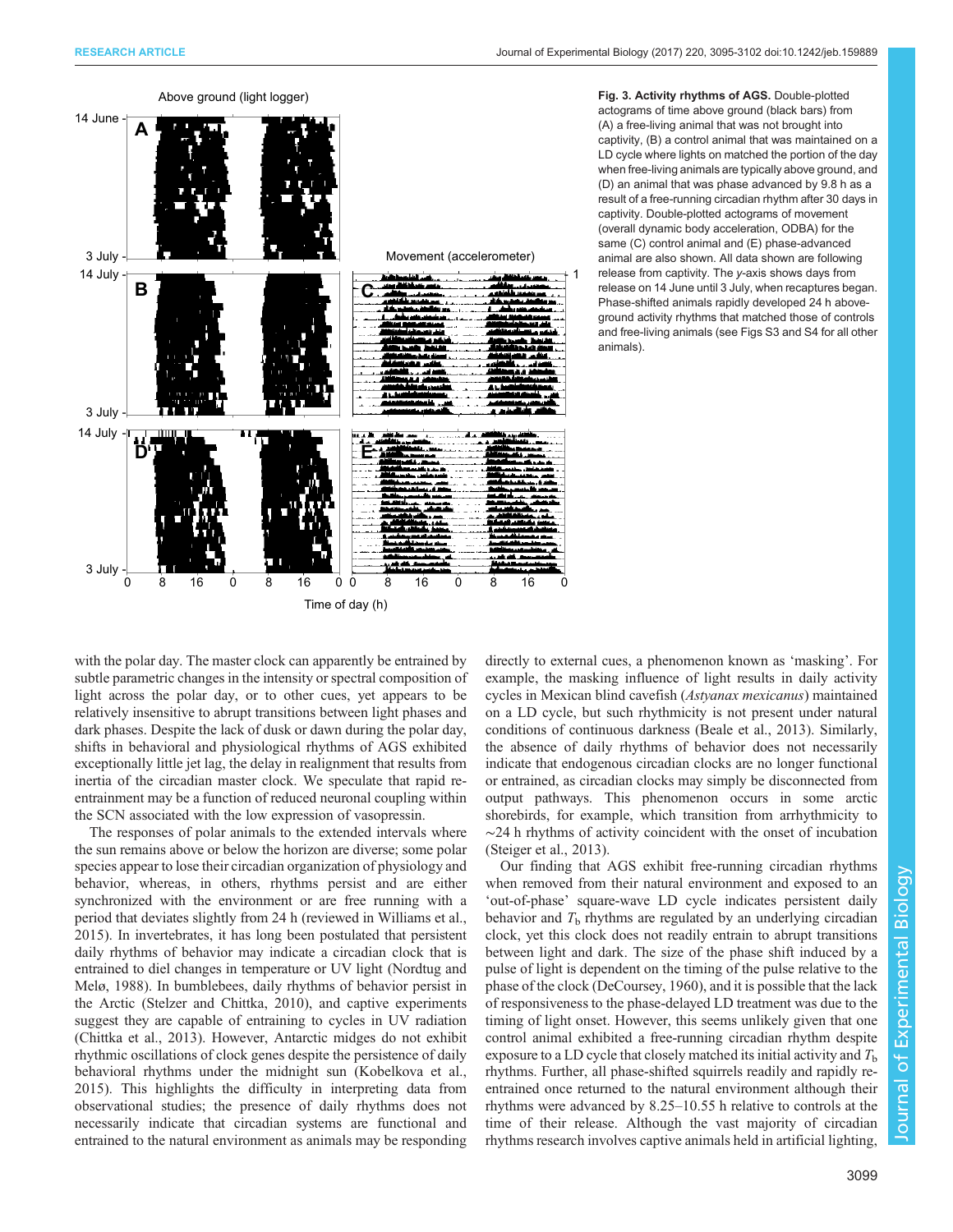<span id="page-5-0"></span>

Fig. 4. Mean (±s.d.) onset and termination of daily above-ground activity in control, phase-shifted and free-living (never held in captivity) AGS. (A) Onset; (B) termination. The start of day 1 corresponds to 15 h after controls were released and 3 h after phase-shifted squirrels were released from captivity. Phase-shifted squirrels had an earlier onset of activity relative to controls for the first 2 days following their release (P<0.05). There was no difference in the termination of daily activity between phase-shifted and control squirrels, although termination was much more variable in phase-shifted squirrels on the day following their release. Groups are slightly offset from one another on each day for ease of visualization.

our study demonstrates that natural lighting can be a more potent zeitgeber for entrainment, even when the sun never drops below the horizon. This finding contrasts with the classic view that twilight periods contain the most important photic information that allows



Fig. 5. Expression patterns for arginine vasopressin (AVP) mRNA and protein in the suprachiasmatic nucleus (SCN) of a representative AGS maintained on a 12 h:12 h LD cycle. Scale bar, 200 μm. Expression in the paraventricular nucleus (PVN) is shown as a positive control. Regardless of zeitgeber time (midday shown; midnight not shown), Avp mRNA and AVP protein expression remained low in the SCN, but not the PVN, of AGS. High expression of Avp and AVP in the SCN of a grass rat at midday is shown for comparison.

animals to maintain their synchrony with the external environment [\(Roenneberg and Foster, 1997\)](#page-7-0).

The circadian system of AGS appears to be much more sensitive to the natural changes in lighting conditions that characterize the polar day than to an artificial LD cycle. The inability to mimic the intensity of natural light is one limitation of lab-based studies on circadian function. Even in Drosophila melanogaster, a prominent model system for studying the molecular and neurogenetic basis of circadian behavioral rhythms, many laboratory-based assumptions about circadian behavior have not been supported by observations of animals under natural conditions ([Vanin et al., 2012](#page-7-0)). Differences in responsiveness between lab- and field-based studies might relate to the sensitivity of animals to gradual changes in the intensity or spectral quality of light [\(Vanin et al., 2012\)](#page-7-0); although most circadian studies rely on square-wave LD cycles, it has long been known that captive animals are more sensitive to gradual transitions in lighting conditions ([Kavanau, 1969;](#page-7-0) [Boulos et al., 1996](#page-6-0); [Tang et al., 1999\)](#page-7-0). Although it is possible that AGS are entraining their rhythms to changes in the intensity of light across the polar day, daily changes in the spectral composition of light are more consistent and less sensitive to cloud cover, and may therefore be a more prominent zeitgeber [\(Ashley et al., 2013;](#page-6-0) [Krüll et al., 1985](#page-7-0)). [Walmsley et al.](#page-7-0) [\(2015\)](#page-7-0) recently showed that some clock neurons in mammals are highly sensitive to the spectral composition of light, supporting the premise that changes in the color of light can act as a signal for entrainment. The ultraviolet (UV) and near-UV spectrums exhibit particularly robust daily rhythms at polar latitudes and are likely zeitgeber for invertebrates [\(Nortug and Melø, 1988; Stelzer and](#page-7-0) [Chittka, 2010](#page-7-0)) and birds [\(Ashley et al., 2013\)](#page-6-0). However, as in most diurnal mammals, UV light does not penetrate the lens of the eye in ground squirrels [\(Hut et al., 2000\)](#page-7-0) and therefore cannot act as a zeitgeber for circadian entrainment. In addition to changes in lighting conditions, there are robust daily oscillations in ambient temperature conditions at our study site in the Arctic, and we assume that persistent daily activity rhythms function to minimize daily thermoregulatory costs [\(Long et al., 2005](#page-7-0); [Williams et al., 2012\)](#page-7-0). It is also possible, though we think unlikely, that daily rhythms in ambient temperature are used as a cue to entrain arctic ground squirrels; ectotherms can readily be entrained by temperature, but resistance to temperature entrainment is a general property of circadian clocks within the mammalian SCN [\(Buhr et al., 2010\)](#page-6-0). Some mice, however, can be entrained by temperature cycles, although temperature is a much weaker zeitgeber than LD cycles [\(Refinetti, 2010\)](#page-7-0). Further, we are not aware of any evidence that mammals can detect the plane of polarized light or use the position of the sun as a zeitgeber, though these could both theoretically be used as timing cues in polar environments.

In some resident polar vertebrates, including rock ptarmigan and Svalbard reindeer, the circadian organization of behavior is lost during the polar day and polar night ([Reierth and Stokkan, 1998](#page-7-0); [van Oort et al., 2005\)](#page-7-0). [Van Oort et al. \(2005\)](#page-7-0) proposed that a seasonal absence of circadian rhythms may be common to all resident polar vertebrates. Subsequent investigation revealed that melatonin secretion in arctic reindeer, which is only rhythmic during spring and autumn, is independent of endogenous circadian rhythms and is instead driven predominantly by natural changes in ambient illumination [\(Stokkan et al., 2007](#page-7-0)). Further, circadian rhythmicity is absent in the transduced luciferase reporters for two key clock genes within the fibroblast cells of reindeer, which led to the hypothesis that a lack of robust circadian mechanisms (e.g. weak circadian clocks) may be 'an adaptive evolutionary consequence for life in the extreme photic environment to which these animals are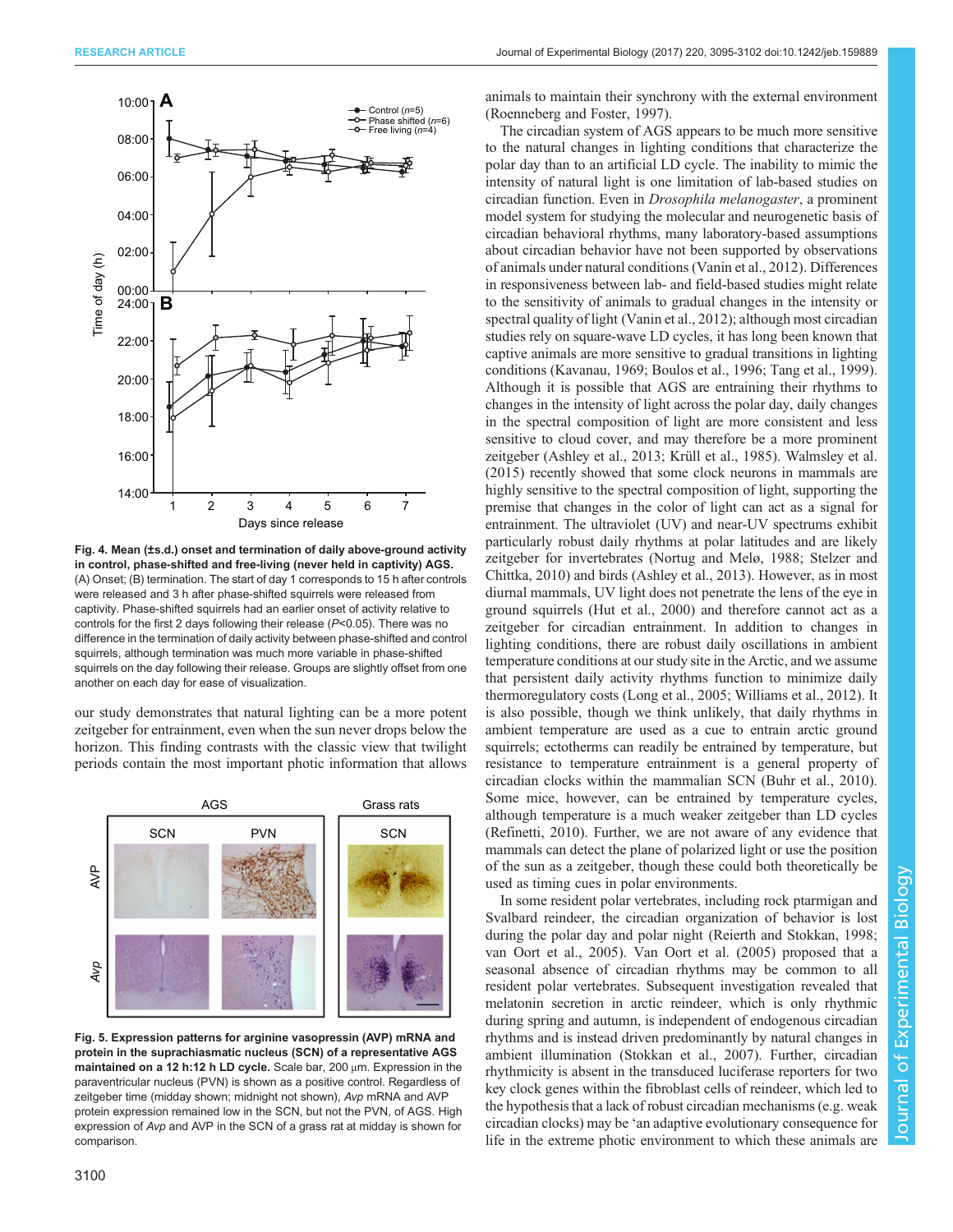<span id="page-6-0"></span>naturally exposed' [\(Lu et al., 2010](#page-7-0)). More recent work, however, indicates weak circadian clocks may be a general feature of ungulates, rather than necessarily representing an adaptation to the intervals of continuous lighting in polar environments [\(Ensing et al.,](#page-7-0) [2014](#page-7-0)). Whether the capacity of AGS to entrain to the polar day reflects physiological adaptation to the Arctic is also uncertain as even the more temperate zone European ground squirrel (Spermophilus citellus) maintains daily rhythms without being above ground during the intervals of dusk and dawn [\(Hut et al.,](#page-7-0) [1999](#page-7-0)). Sensitivity to parametric changes in the intensity or spectral quality of light while maintaining insensitivity to rapid transitions between light and dark, which are generated as a result of their semifossorial habits, may be a general characteristic of circadian function in ground squirrels, though the mechanisms that underlie this phenomenon remain unclear.

Our finding that AGS can entrain their circadian activity and  $T<sub>b</sub>$ rhythms to the polar day was anticipated given our previous data showing these rhythms persist throughout the arctic summer [\(Williams et al., 2012](#page-7-0), [2014\)](#page-7-0). However the rapid shift in these rhythms under conditions of continuous daylight was unexpected and is particularly surprising given their lack of sensitivity to square-wave LD cycles. Although rapid shifts in behavior could occur independent of the phase of the clockwork in the SCN (i.e. masking), this is unlikely given surface activity of SCN-lesioned ground squirrels occurs both in the daytime and at night (DeCoursey et al., 1997). Additionally,  $T<sub>b</sub>$  rhythms, which are generated by the SCN to entrain peripheral circadian clocks (Buhr et al., 2010), also shifted rapidly after animals were released back into their natural environment. In captive animals, abrupt shifts in the LD cycle lead to a misalignment between SCN clock signals and environmental time cues; the intrinsic stability of the master clock is what makes it a useful pacemaker, but this stability confers inertia which slows the process of re-entrainment leading to jet lag [\(Hastings, 2013\)](#page-7-0). The stability of the SCN stems from a hierarchy of paracrine neuropeptidergic signals that act to synchronize individual SCN clock cells ([Maywood et al., 2011](#page-7-0); Brancaccio et al., 2013). Using vasopressin receptor knockout models, [Yamaguchi et al. \(2013\)](#page-7-0) showed that vasopressin confers on the SCN an intrinsic resistance to external perturbation (i.e. jet lag). Surprisingly, we found extremely low expression of vasopressin in the SCN of captive AGS; this pattern of low expression contrasts strongly with what has previously been observed in nocturnal rodents (mouse: [Jin et al.,](#page-7-0) [1999](#page-7-0); rat: Cagampang et al., 1994; hamster: [Yan et al., 2005\)](#page-7-0), as well as what we observed in diurnal grass rats [\(Ramanathan et al.,](#page-7-0) [2009](#page-7-0); present study). The captive AGS in which we measured vasopressin expression exhibited clear diurnal rhythms in their core  $T<sub>b</sub>$ , as well as in the expression of the period circadian clock (Per) genes PER1 and PER2 [\(Ikeno et al., 2017\)](#page-7-0), indicating animals had entrained circadian rhythms at the time of sampling. We speculate that the lack of vasopressin expression may facilitate the rapid shifts in  $T<sub>b</sub>$  and activity rhythms observed in our study. However, given that rodents will re-entrain more rapidly to phase delays than to phase advances [\(Reddy et al., 2002\)](#page-7-0), more research is needed to determine the extent to which AGS are resistant to jet lag. Further, the function and/or adaptive value of low vasopressin expression within the SCN of AGS is unclear. In vasopressin-deficient Battleboro rats, circadian rhythms are dominated by a foodentrainable oscillator ([Murphy et al., 1998\)](#page-7-0), but whether this is relevant for AGS, where food is available throughout the day, is unclear. Irrespective of the function of low vasopressin in AGS, this pattern does not appear to be a general feature of ground squirrels as [Hut et al. \(2002\)](#page-7-0) report high numbers of vasopressin-expressing

neurons in the SCN of European ground squirrels once circadian  $T<sub>b</sub>$ rhythms became re-established upon completion of hibernation.

Our study demonstrates that the persistence of daily activity patterns under the midnight sun in AGS is linked to circadian systems that are presumably sensitive to subtle parametric changes in the color or intensity of light yet resistant to entrainment by square-wave LD cycles. Sensitivity to parametric changes in light intensity and/or color temperature, combined with resistance to entrainment by square light waves, may be a universal feature of circadian clocks in ground squirrels, which must be capable of synchronizing their rhythms without exposure to dusk and dawn yet impervious to abrupt transitions between light and darkness driven by their semi-fossorial habits.

## Acknowledgements

We thank Jeanette Moore, Caitlyn Finton and Miranda Thompson for field and laboratory assistance. The bureau of land management provided permission to work at our study sites (Permit F-94817).

#### Competing interests

The authors declare no competing or financial interests.

#### Author contributions

Conceptualization: C.T.W., B.M.B., C.L.B.; Methodology: C.T.W., L.Y.; Formal analysis: C.T.W., L.Y.; Investigation: C.T.W.; Resources: C.T.W.; Writing - original draft: C.T.W.; Writing - review & editing: B.M.B., L.Y., C.L.B.; Funding acquisition: C.T.W., B.M.B., L.Y., C.L.B.

### Funding

This project was funded by grants from the Directorate for Biological Sciences, National Science Foundation (IOS-1147187 and IOS-1558056 to C.T.W. and C.L.B.; IOS-1147232 to B.M.B. and L.Y.; IOS-1558160 to B.M.B.). Any opinions, findings and conclusions or recommendations expressed in this material are those of the authors and do not necessarily reflect the views of the National Science Foundation.

#### Supplementary information

Supplementary information available online at

<http://jeb.biologists.org/lookup/doi/10.1242/jeb.159889.supplemental>

#### References

- [Ashley, N. T., Schwabl, I., Goymann, W. and Buck, C. L.](http://dx.doi.org/10.1002/jez.1768) (2013). Keeping time [under the midnight sun: Behavioral and plasma melatonin profiles of free-living](http://dx.doi.org/10.1002/jez.1768) Lapland longspurs (Calcarius lapponicus[\) during the arctic summer.](http://dx.doi.org/10.1002/jez.1768) J. Exp. Zool. A 319[, 10-22.](http://dx.doi.org/10.1002/jez.1768)
- [Beale, A., Guibal, C., Tamai, T. K., Klotz, L., Cowen, S., Peyric, E., Reynoso,](http://dx.doi.org/10.1038/ncomms3769) [V. H., Yamamoto, Y. and Whitmore, D.](http://dx.doi.org/10.1038/ncomms3769) (2013). Circadian rhythms in Mexican [blind cavefish Astyanax mexicanus in the lab and in the field.](http://dx.doi.org/10.1038/ncomms3769) Nat. Comm. 4, 2769.
- Boulos, Z., Macchi, M. and Terman, M. (1996). Twilight transitions promote circadian entrainment to lengthening light-dark cycles. Am. J. Physiol. – Reg. Integr. Comp. Physiol. 271, R813-R818.
- [Brancaccio, M., Maywood, E. S., Chesham, J. E., Loudon, A. S. I. and Hastings,](http://dx.doi.org/10.1016/j.neuron.2013.03.011) M. H. [\(2013\). A Gq-Ca 2+ axis controls circuit-level encoding of circadian time in](http://dx.doi.org/10.1016/j.neuron.2013.03.011) [the suprachiasmatic nucleus.](http://dx.doi.org/10.1016/j.neuron.2013.03.011) Neuron 78, 714-728.
- Buhr, E. D. and Takahashi, J. S. (2013). Molecular components of the mammalian circadian clock. In: Circadian Clocks, Vol. 217 (ed. A. Kramer and M. Merrow), pp. 3-27. Berlin, Heidelberg: Springer.
- [Buhr, E. D., Yoo, S.-H. and Takahashi, J. S.](http://dx.doi.org/10.1126/science.1195262) (2010). Temperature as a universal [resetting cue for mammalian circadian oscillators.](http://dx.doi.org/10.1126/science.1195262) Science 330, 379-385.
- [Cagampang, F. R. A., Yang, J., Nakayama, Y., Fukuhara, C. and Inouye, S. I. T.](http://dx.doi.org/10.1016/0169-328X(94)90130-9) [\(1994\). Circadian variation of arginine-vasopressin messenger RNA in the rat](http://dx.doi.org/10.1016/0169-328X(94)90130-9) [suprachiasmatic nucleus.](http://dx.doi.org/10.1016/0169-328X(94)90130-9) Molec. Brain Res. 24, 179-184.
- [Castillo, M. R., Hochstetler, K. J., Tavernier, R. J., Greene, D. M. and Bult-Ito, A.](http://dx.doi.org/10.1152/ajpregu.00247.2004) [\(2004\). Entrainment of the master circadian clock by scheduled feeding.](http://dx.doi.org/10.1152/ajpregu.00247.2004) Am. J. Physiol. – [Reg. Integr. Comp. Physiol.](http://dx.doi.org/10.1152/ajpregu.00247.2004) 287, R551-R555.

Cullen, J. M. [\(1954\). The diurnal rhythm of birds in the arctic summer.](http://dx.doi.org/10.1111/j.1474-919X.1954.tb04109.x) Ibis 96, 31-46.

- [Chittka, L., Stelzer, R. J. and Stanewsky, R.](http://dx.doi.org/10.3109/07420528.2012.741168) (2013). Daily changes in ultraviolet [light levels can synchronize the circadian clock of bumblebees \(](http://dx.doi.org/10.3109/07420528.2012.741168)Bombus terrestris). [Chronobiol. Int.](http://dx.doi.org/10.3109/07420528.2012.741168) 30, 434-442.
- DeCoursey, P. J. [\(1960\). Daily light sensitivity rhythm in a rodent.](http://dx.doi.org/10.1126/science.131.3392.33) Science 131, [33-35.](http://dx.doi.org/10.1126/science.131.3392.33)
- [DeCoursey, P. J., Krulas, J. R., Mele, G. and Holley, D. C.](http://dx.doi.org/10.1016/S0031-9384(97)00263-1) (1997). Circadian [performance of suprachiasmatic nuclei \(SCN\)-lesioned antelope ground squirrels](http://dx.doi.org/10.1016/S0031-9384(97)00263-1) [in a desert enclosure.](http://dx.doi.org/10.1016/S0031-9384(97)00263-1) Physiol. Behav. 62, 1099-1108.